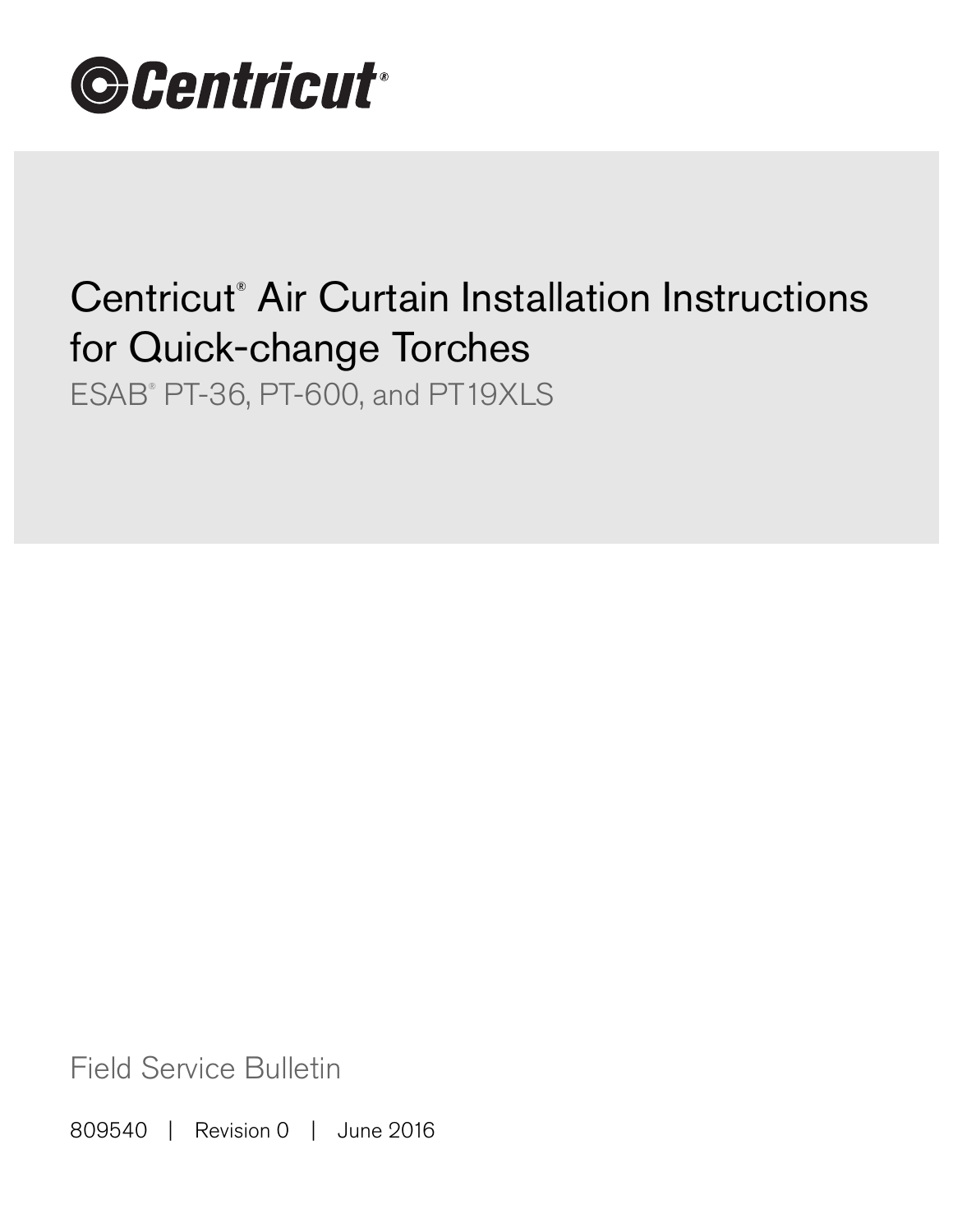### Hypertherm Inc.

Etna Road, P.O. Box 5010 Hanover, NH 03755 USA 603-643-3441 Tel (Main Office) 603-643-5352 Fax (All Departments) info@hypertherm.com (Main Office Email)

800-643-9878 Tel (Technical Service) technical.service@hypertherm.com (Technical Service Email) 800-737-2978 Tel (Customer Service)

customer.service@hypertherm.com (Customer Service Email)

866-643-7711 Tel (Return Materials Authorization) 877-371-2876 Fax (Return Materials Authorization) return.materials@hypertherm.com (RMA email)

### Hypertherm México, S.A. de C.V.

Avenida Toluca No. 444, Anexo 1, Colonia Olivar de los Padres Delegación Álvaro Obregón México, D.F. C.P. 01780 52 55 5681 8109 Tel 52 55 5683 2127 Fax Soporte.Tecnico@hypertherm.com (Technical Service Email)

### Hypertherm Plasmatechnik GmbH

Sophie-Scholl-Platz 5 63452 Hanau **Germany** 00 800 33 24 97 37 Tel 00 800 49 73 73 29 Fax

# 31 (0) 165 596900 Tel (Technical Service)

00 800 4973 7843 Tel (Technical Service) technicalservice.emea@hypertherm.com (Technical Service Email)

### Hypertherm (Singapore) Pte Ltd.

82 Genting Lane Media Centre Annexe Block #A01-01 Singapore 349567, Republic of Singapore 65 6841 2489 Tel 65 6841 2490 Fax Marketing.asia@hypertherm.com (Marketing Email) TechSupportAPAC@hypertherm.com (Technical Service Email)

### Hypertherm Japan Ltd.

Level 9, Edobori Center Building 2-1-1 Edobori, Nishi-ku Osaka 550-0002 Japan 81 6 6225 1183 Tel 81 6 6225 1184 Fax HTJapan.info@hypertherm.com (Main Office Email) TechSupportAPAC@hypertherm.com (Technical Service Email)

### Hypertherm Europe B.V.

Vaartveld 9, 4704 SE Roosendaal, Nederland 31 165 596907 Tel 31 165 596901 Fax 31 165 596908 Tel (Marketing) 31 (0) 165 596900 Tel (Technical Service) 00 800 4973 7843 Tel (Technical Service)

technicalservice.emea@hypertherm.com (Technical Service Email)

### Hypertherm (Shanghai) Trading Co., Ltd.

B301, 495 ShangZhong Road Shanghai, 200231 PR China 86-21-80231122 Tel 86-21-80231120 Fax

86-21-80231128 Tel (Technical Service) techsupport.china@hypertherm.com (Technical Service Email)

### South America & Central America: Hypertherm Brasil Ltda.

Rua Bras Cubas, 231 – Jardim Maia Guarulhos, SP – Brasil CEP 07115-030 55 11 2409 2636 Tel tecnico.sa@hypertherm.com (Technical Service Email)

### Hypertherm Korea Branch

#3904. APEC-ro 17. Heaundae-gu. Busan. Korea 48060 82 (0)51 747 0358 Tel 82 (0)51 701 0358 Fax Marketing.korea@hypertherm.com (Marketing Email) TechSupportAPAC@hypertherm.com (Technical Service Email)

### Hypertherm Pty Limited

GPO Box 4836 Sydney NSW 2001, Australia 61 (0) 437 606 995 Tel 61 7 3219 9010 Fax au.sales@Hypertherm.com (Main Office Email) TechSupportAPAC@hypertherm.com (Technical Service Email)

## Hypertherm (India) Thermal Cutting Pvt. Ltd

A-18 / B-1 Extension, Mohan Co-Operative Industrial Estate, Mathura Road, New Delhi 110044, India 91-11-40521201/ 2/ 3 Tel 91-11 40521204 Fax HTIndia.info@hypertherm.com (Main Office Email) TechSupportAPAC@hypertherm.com (Technical Service Email)

© 2016 Hypertherm Inc. All rights reserved.

List trademarks and Hypertherm are trademarks of Hypertherm Inc. and may be registered in the United States and/or other countries. All other trademarks are the property of their respective holders.

One of Hypertherm's long-standing core values is a focus on minimizing our impact on the environment. Doing so is critical to our, and our customers', success. We are always striving to become better environmental stewards; it is a process we care deeply about.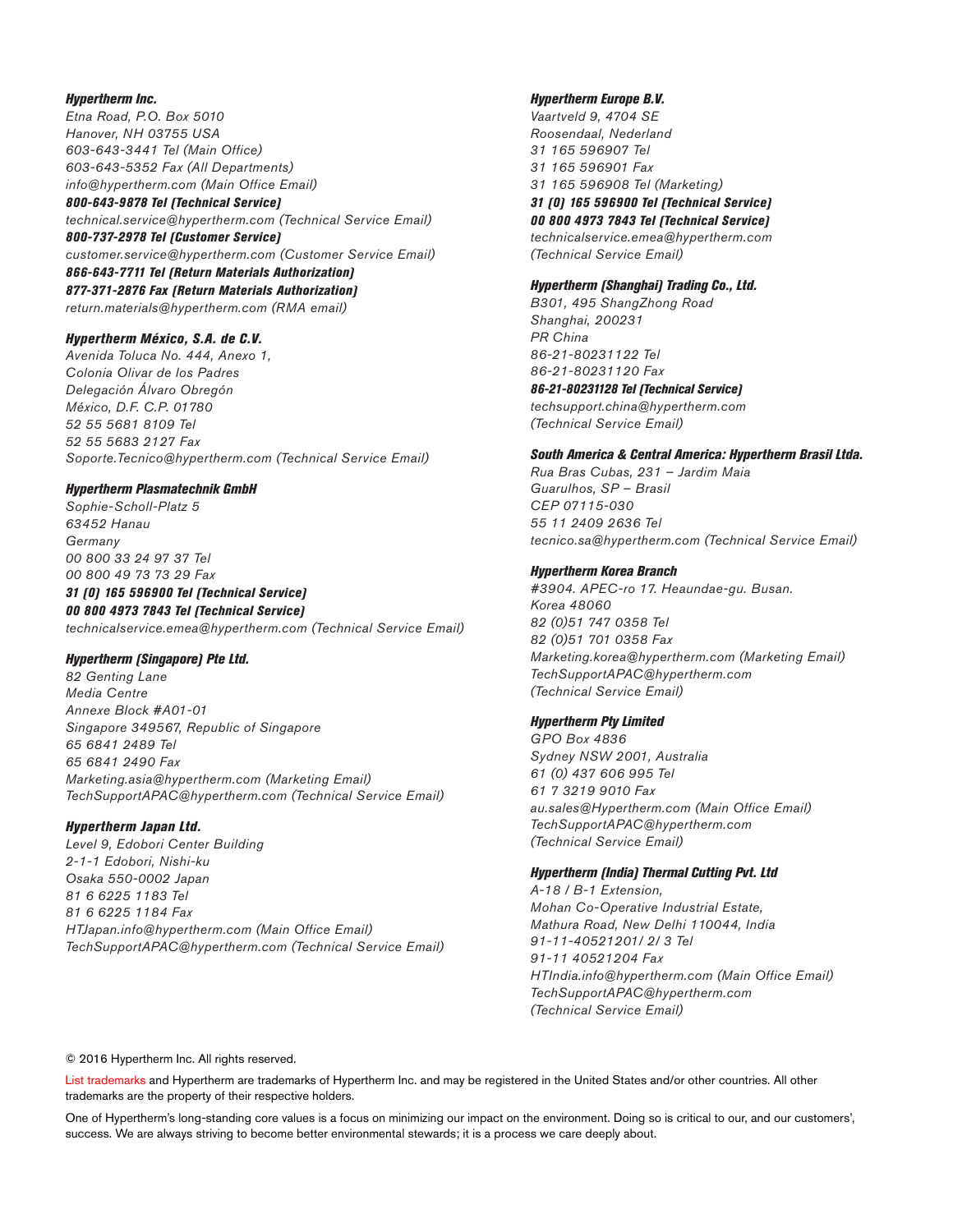# **WARNING**





When you use a plasma torch to cut aluminum alloys under water or on a water table, a chemical reaction between the water and the workpiece, parts, fine particles, or molten aluminum droplets generates significantly more hydrogen gas than occurs with other metals. This hydrogen gas may get trapped under the workpiece. If exposed to oxygen or air, the plasma arc or a spark from any source can ignite this trapped hydrogen gas, causing an explosion that may result in death, personal injury, loss of property, or equipment damage.

Consult with the table manufacturer and other experts prior to cutting aluminum to implement a risk assessment and mitigation plan that eliminates the risk of detonation by preventing hydrogen accumulation.

Also, make sure that the water table, fume extraction (ventilation), and other parts of the cutting system have been designed with aluminum cutting in mind.

**Do not cut aluminum alloys underwater or on a water table unless you can prevent the accumulation of hydrogen gas.**

**Note:** With proper mitigation, most aluminum alloys can be plasma cut on a water table. An exception is aluminum-lithium alloys. **Never cut aluminum-lithium alloys in the presence of water.** Contact your aluminum supplier for additional safety information regarding hazards associated with aluminum-lithium alloys.

Refer to the cutting system manual from the table manufacturer for more information.

|            | <b>WARNING!</b><br><b>ELECTRIC SHOCK CAN KILL</b>                                                                                                                                                                                                               |
|------------|-----------------------------------------------------------------------------------------------------------------------------------------------------------------------------------------------------------------------------------------------------------------|
| $\ddot{ }$ | Disconnect electrical power before performing any maintenance.<br>All work requiring removal of the power supply cover must be performed by<br>a qualified technician.<br>See the safety information provided with your product for more safety<br>precautions. |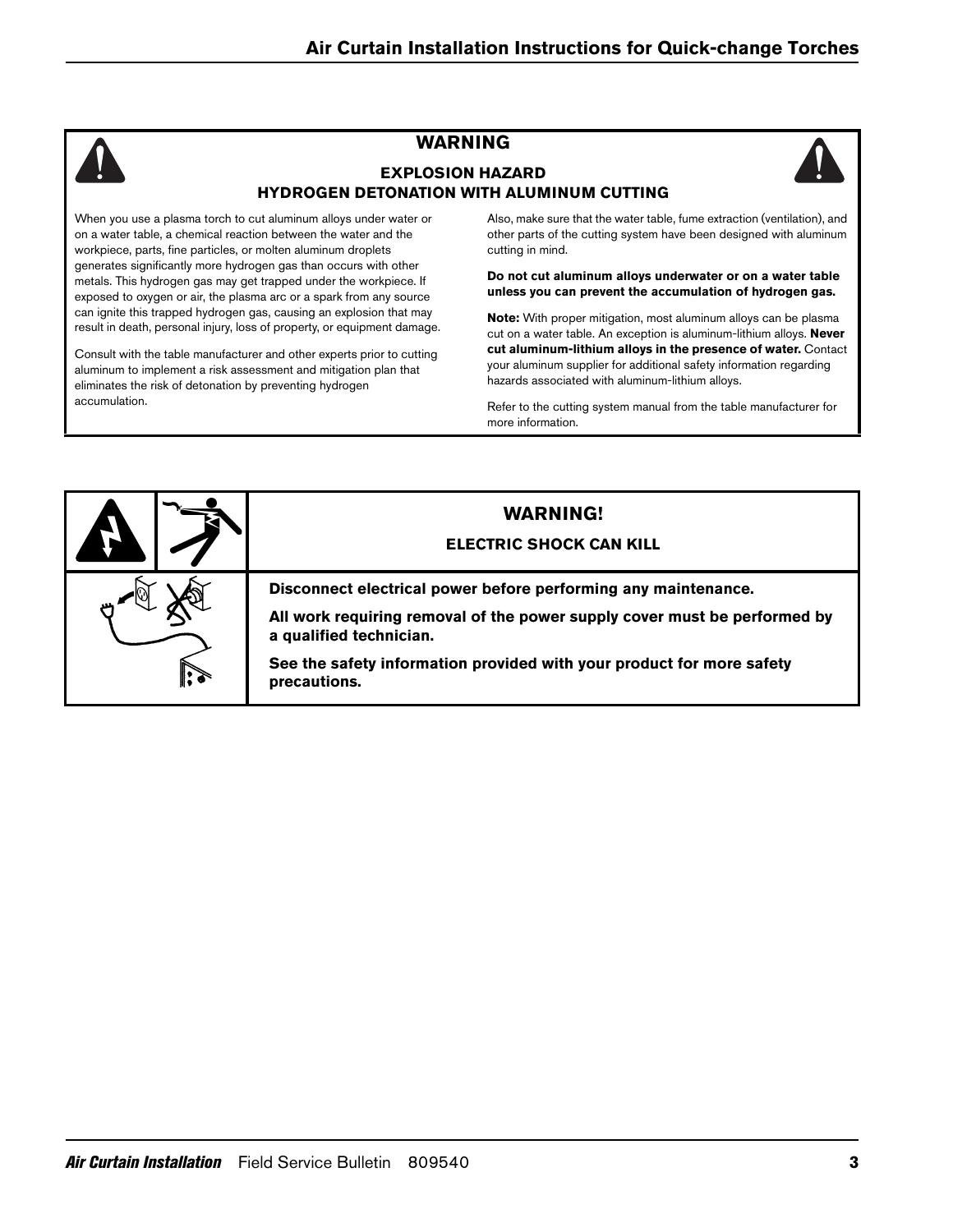

# **CUTTING CAN CAUSE FIRE OR EXPLOSION**

# **Fire prevention**

- Make sure the cutting area is safe before doing any cutting. Keep a fire extinguisher nearby.
- Remove all flammables within 35 feet (10 m) of the cutting area.
- Quench hot metal or allow it to cool before handling or before letting it touch combustible materials.
- Never cut containers with potentially flammable materials inside they must be emptied and properly cleaned first.
- Ventilate potentially flammable atmospheres before cutting.
- When cutting with oxygen as the plasma gas, an exhaust ventilation system is required.

# **Explosion prevention**

- Do not use the plasma system if explosive dust or vapors may be present.
- Do not cut pressurized cylinders, pipes, or any closed containers.
- Do not cut containers that have held combustible materials.



**WARNING** Explosion Hazard Argon-Hydrogen and Methane

Hydrogen and methane are flammable gases that present an explosion hazard. Keep flames away from cylinders and hoses that contain methane or hydrogen mixtures. Keep flames and sparks away from the torch when using methane or argon-hydrogen plasma.



**WARNING** Explosion Hazard Underwater Cutting with Fuel Gases Containing Hydrogen

- Do not cut underwater with fuel gases containing hydrogen.
- Cutting underwater with fuel gases containing hydrogen can result in an explosive condition that can detonate during plasma cutting operations.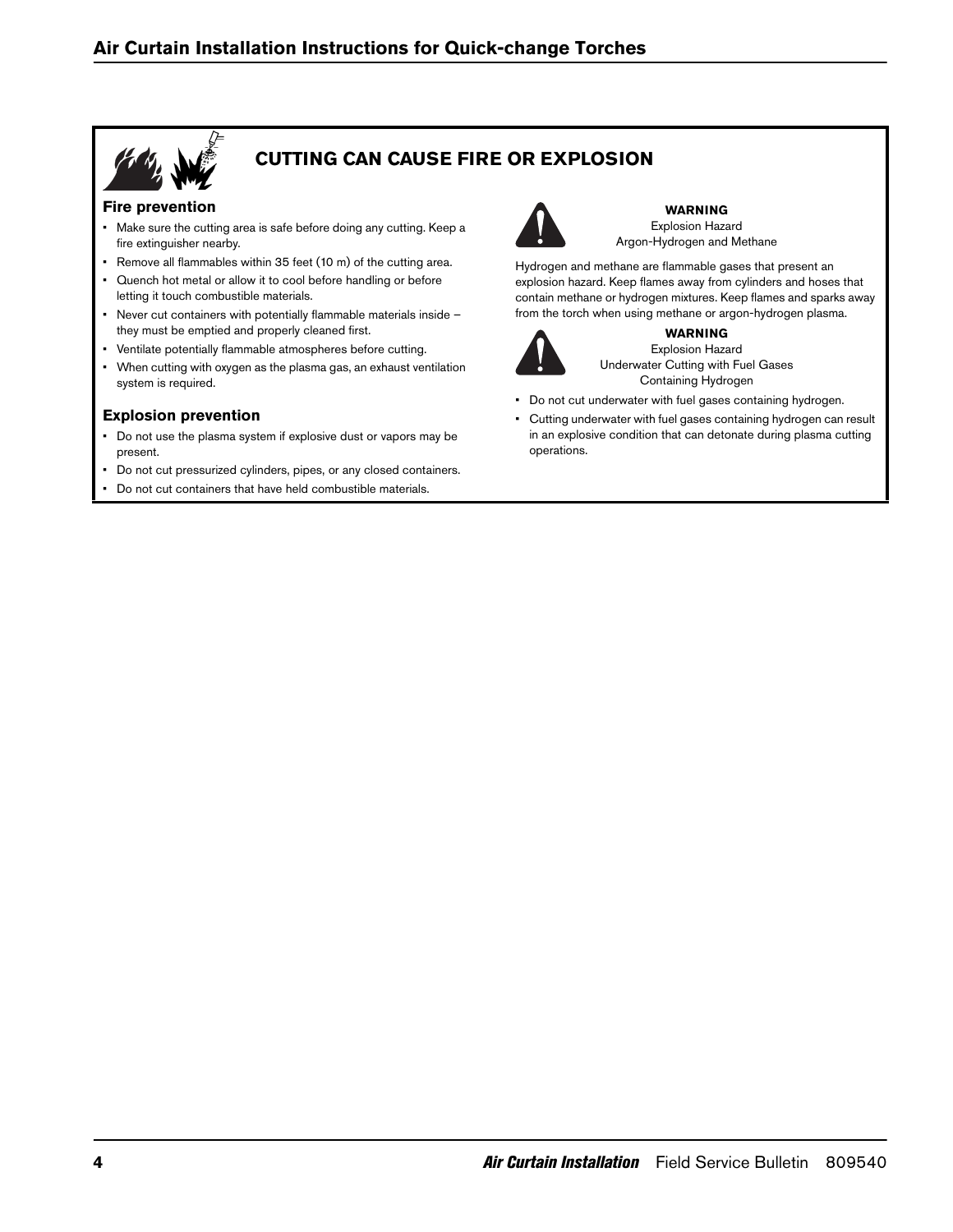# **Introduction**

# **Purpose**

This Field Service Bulletin (FSB) describes the procedure for installing a Centricut air curtain on a Centricut ESAB quick-change PT-36, PT-600 or PT-19XLS torch.

# **Tools and materials needed**

- **Phillips screwdriver**
- **Two adjustable wrenches**

# **Kit C122-850 contents (Air curtain kit, QC torch, standard)**

| Part number           | Description                     | Quantity |
|-----------------------|---------------------------------|----------|
| C <sub>122</sub> -391 | Air curtain body, std/XC        |          |
| C <sub>122</sub> -395 | Shield retainer, insulated, std |          |
| C <sub>122</sub> -394 | Sleeve cap, std                 |          |
| C <sub>122</sub> -106 | Coupler, air curtain            |          |

# **Kit C122-950 contents (Air curtain kit, QC torch, XC)**

| Part number           | Description                    | Quantity |
|-----------------------|--------------------------------|----------|
| C <sub>122</sub> -391 | Air curtain body, std/XC       |          |
| C <sub>122</sub> -392 | Shield retainer, insulated, XC |          |
| C <sub>122</sub> -393 | Sleeve cap, XC                 |          |
| C <sub>122</sub> -106 | Coupler, air curtain           |          |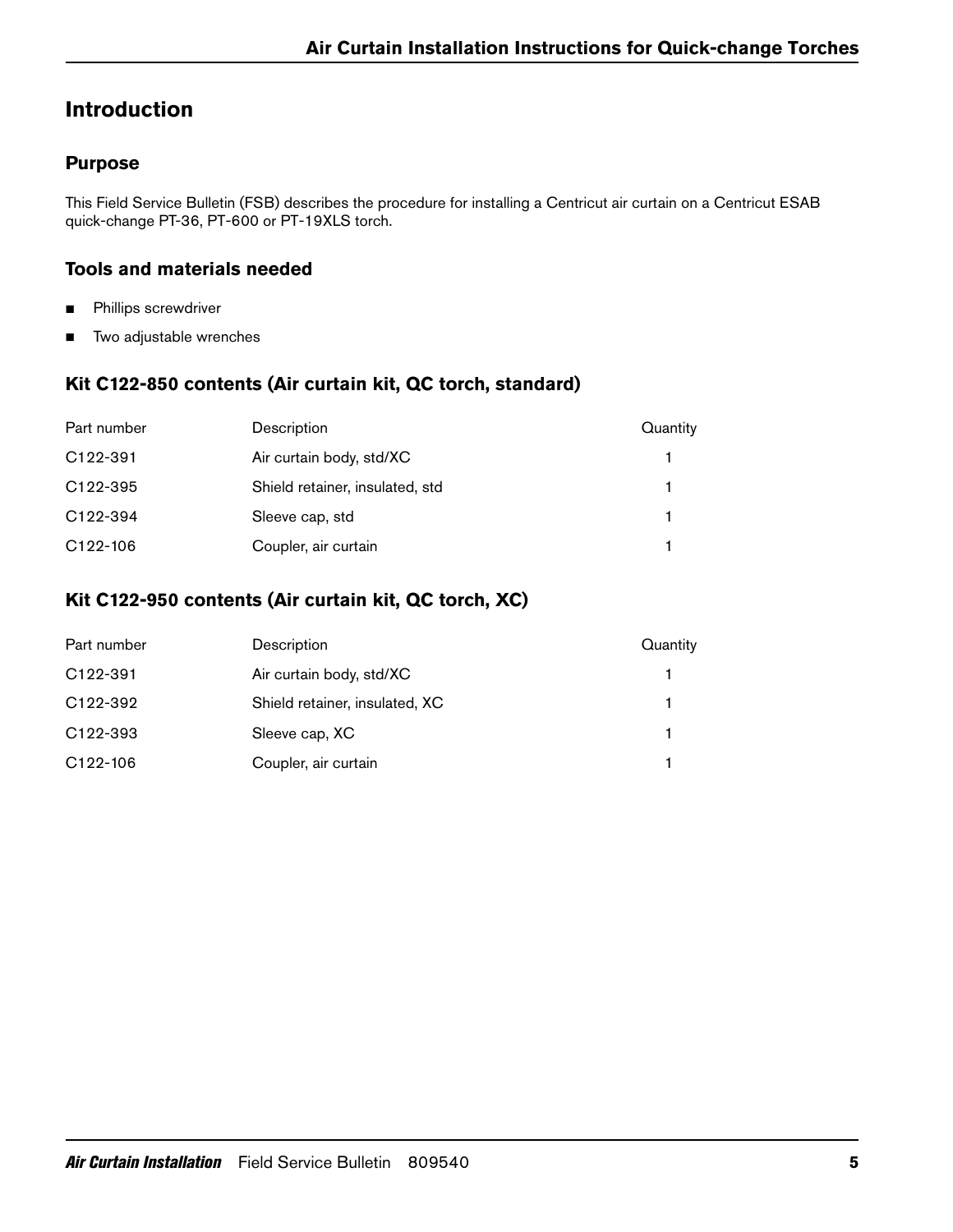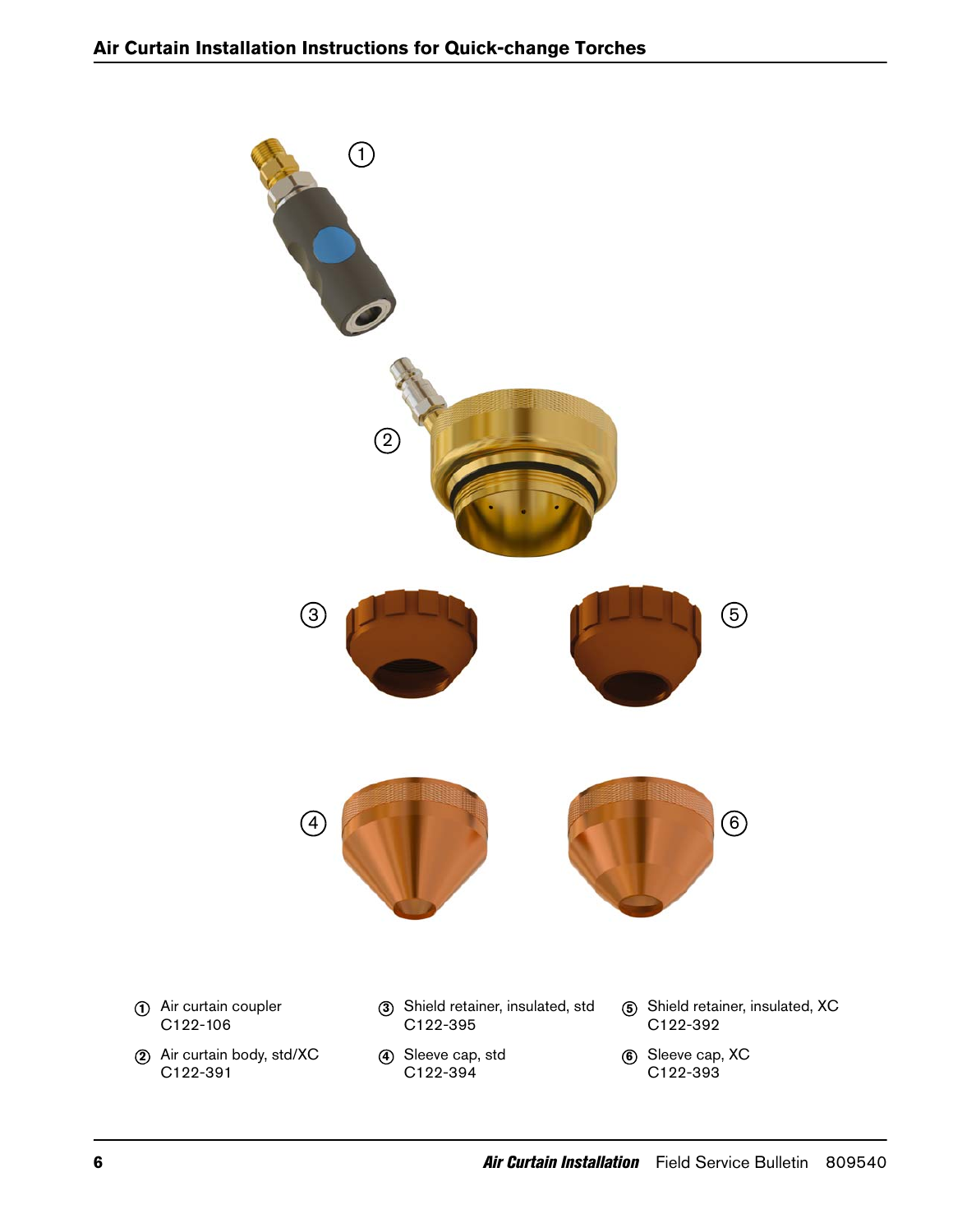# **Install Centricut air curtain**

1. Remove ohmic contact screw from torch head. Screw may be disposed of because ohmic contact is not needed with the air curtain assembly.



2. Assemble air quick-connect coupler to air curtain hose. Use two adjustable wrenches.

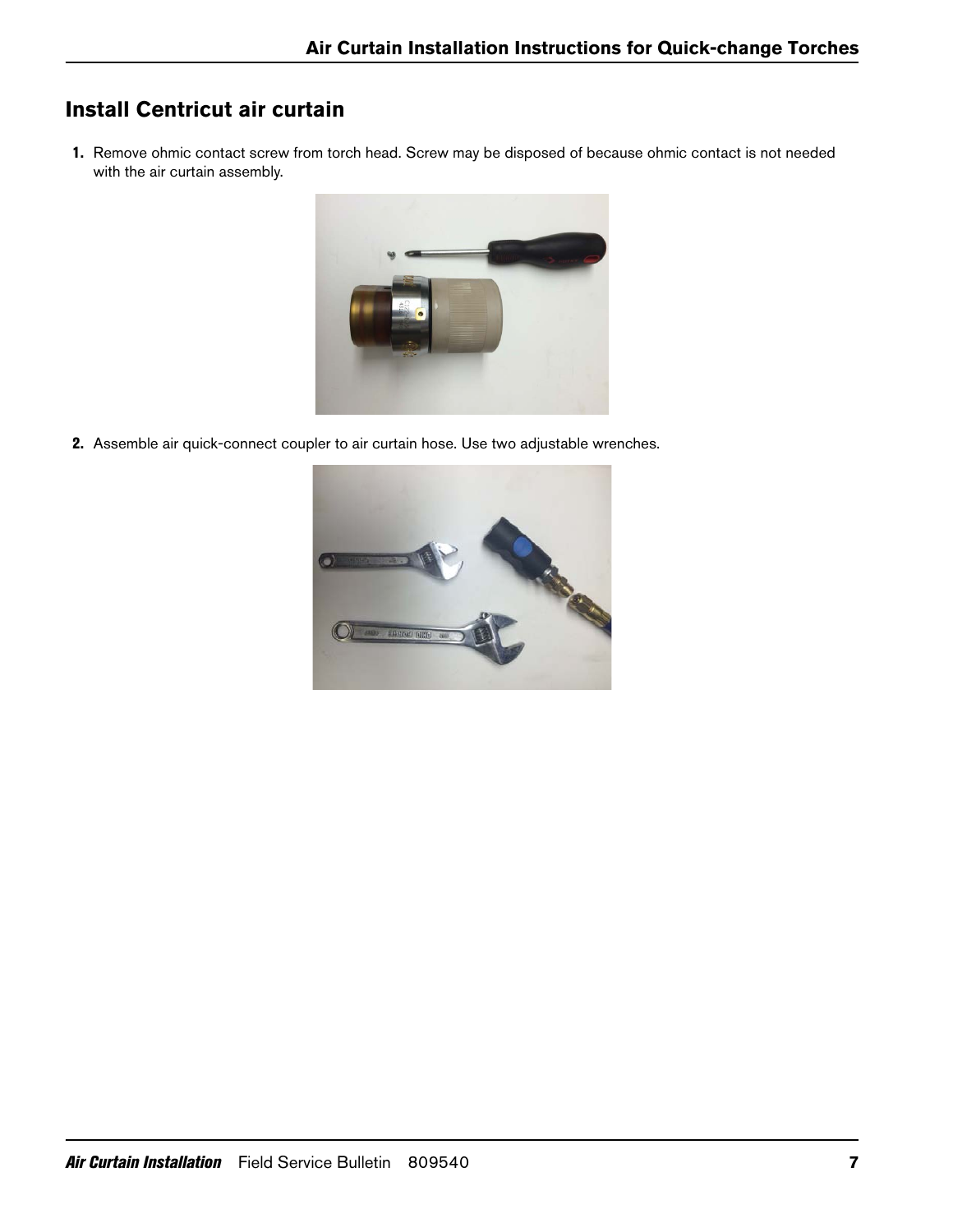3. Install all consumables in the torch head, including the insulated shield retainer supplied with Centricut air curtain kit.



4. Place the air curtain body over the torch head with the consumables installed.

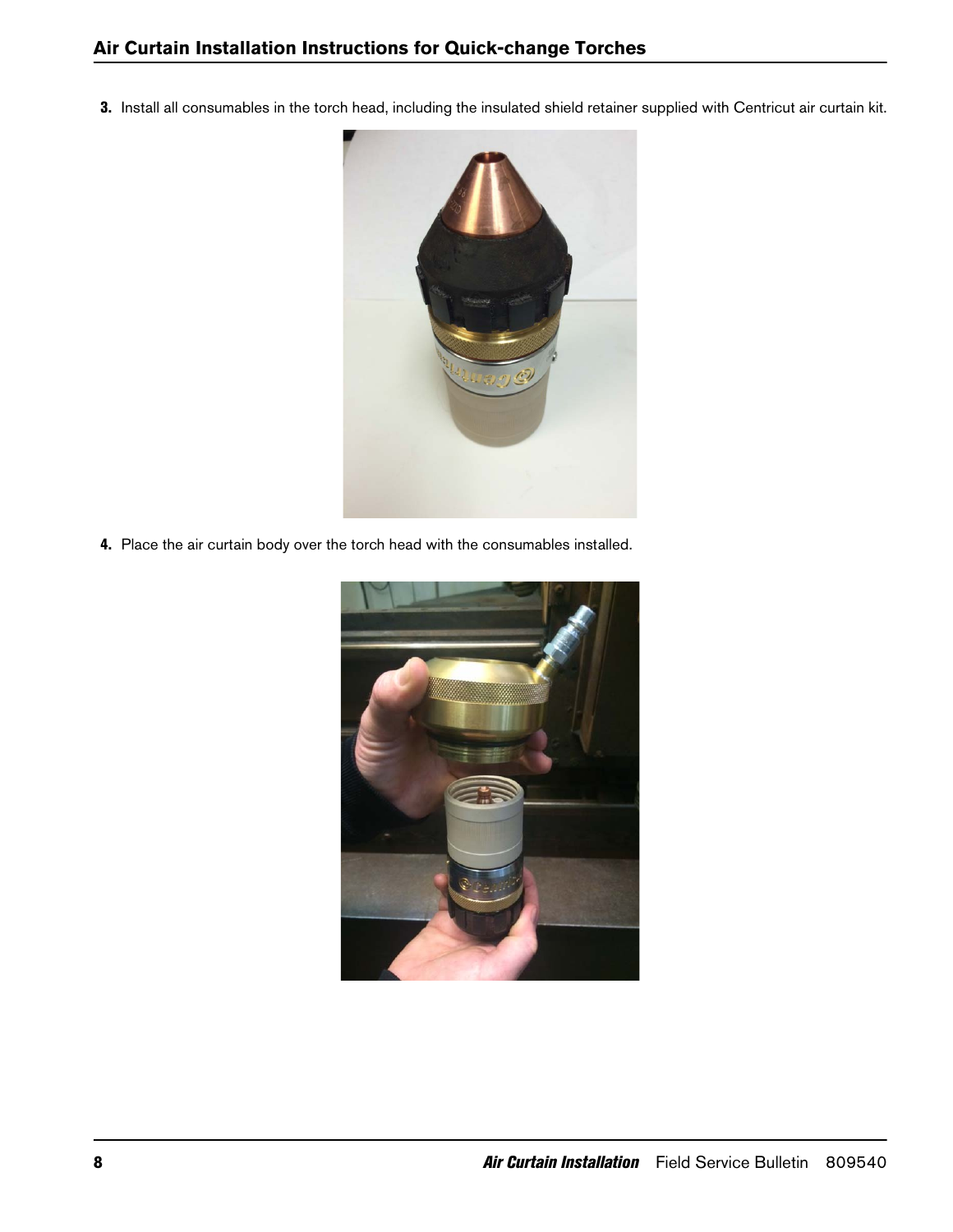5. Install the sleeve cap to secure the air curtain body in place. Use Centricut sleeve cap supplied with the air curtain kit.



6. Attach the air curtain and torch head onto the torch's base. Once secured, rotate the air curtain body and inlet plug to the desired position by loosening the sleeve cap. Re-tighten the sleeve cap to secure.